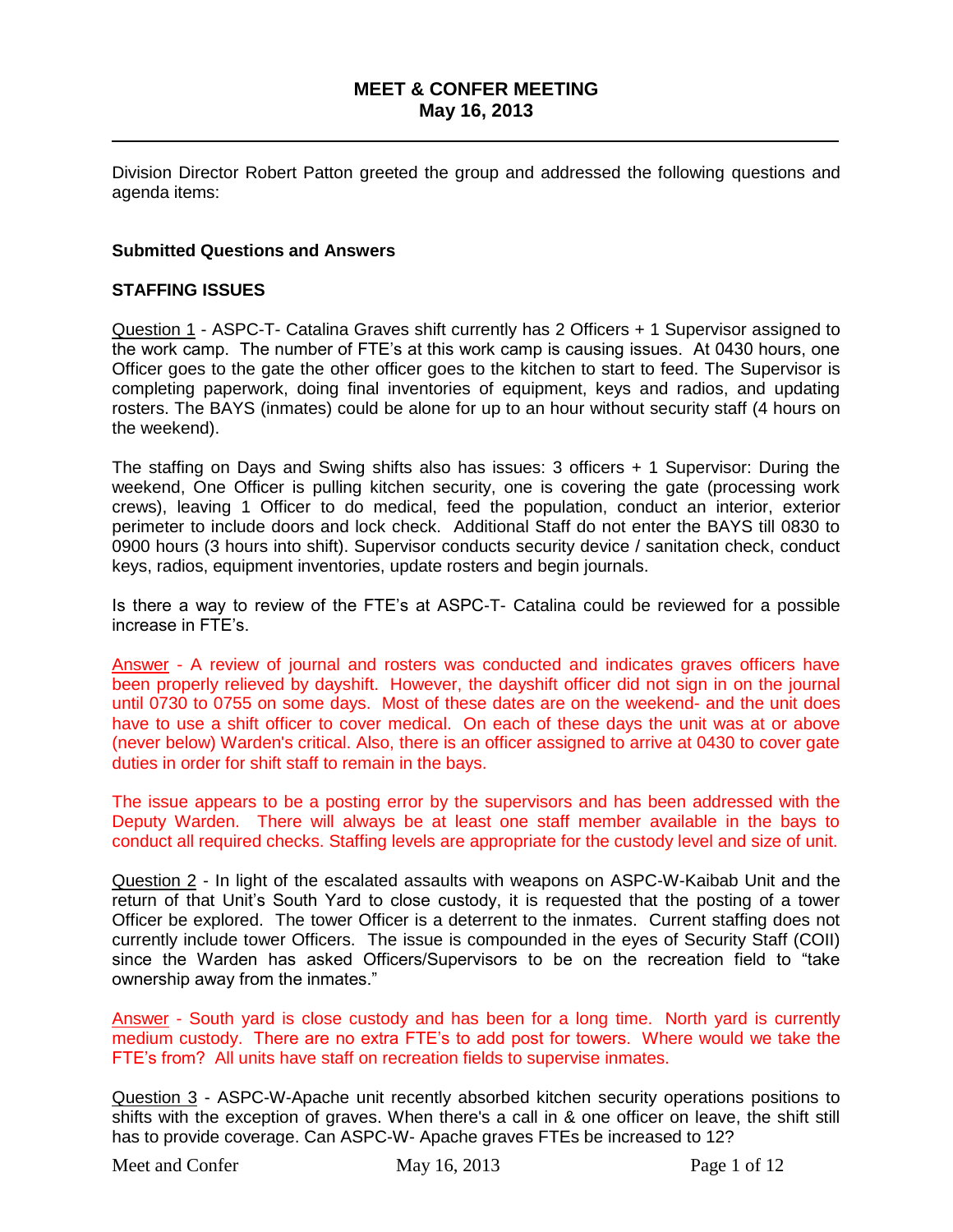Answer - Post charts were approved as Day and Swing shift covering kitchen. 11 assigned to Graves currently – no FTE"s available to increase. At present Apache has 60 empty beds and is not under staffed in comparison with other units.

Question 4 - ASPC-Florence: A concern at this complex, the Warden has cut back on staff working in the units. It is a safety issue with these walking 5's and Protective Custody inmates. In the Mental Health Unit, there is never enough staff to make staffing, group sessions happen without hold-ups. Is there a chance that a study or an investigation can be started to see why?

Answer - Staff have not expressed this concern on tours with Warden, Director or ROD. No changes have been made to staffing and the priority post chart is the same. More details needed.

Question 5 - With all the overtime that has been being paid out in the last few months at the ASPC-Lewis and now canceled by the Complex Major, is there any thought of the possibility of 12 hour shifts returning to ASPC-Lewis for Graves? Graveyard Staff find that having only one (24 hour) day off is affecting their performance.

Answer - Not at this time. We do not have the extra FTE"s to change graves hours to something other than 8"s. Staffing adjustments have allowed the Department to reduce the need for OT at Lewis Complex; this has nothing to do with the Major.

Question 6 - What is the plan for ASPC-Lewis? Current rumors state that the ASPC-Lewis complex will be completely PS by the end of the year. If this is true, where are the GP inmates going? And what Unit is next to being converted to PS at Lewis?

Answer - The PC population is growing faster than ever and it may be that all of Lewis Complex will house PC inmates, if so, it would not occur by the end of the year. If it were to occur, the inmate crews filled by GP inmates would be performed by PC inmates.

### **SUPERVISOR ISSUES**

Question 7 - Supervisors are trying to hold staff accountable, pushing the agencies mission and are being threatened with loss of employment or assignments for failing to hold staff accountable by Administrators. When the supervisors attempt to hold staff accountable, the employee makes allegations against the supervisor. This process is sometimes referred to "write them off the yard".

This causes a paradox in that supervisors have to spend an extraordinary amount of time defending false accusations, issued AI and receiving challenges from subordinates at every turn, thus not getting their assigned tasks completed, thus giving the administration additional ammunition to accuse them of sub-par performance.

This issue will be compounded when the MAP system is to be put into place, as subordinates will now rate supervisors. Clearly, additional training needs to be completed on how to supervise subordinates in the age of being uncovered. Please comment.

Answer - We must act on all EEO complaints filed; however, the majority of the complaints are not actually EEO related and are handled administratively. If a supervisor has not done anything wrong they will not receive any redirection. Only in cases in which the supervisor has made some error or misconduct (used profanity, made unprofessional statements, etc) are they held accountable. In the event we can prove that a complaint is absolutely made up, we can (and have) held the officer accountable for filing a false complaint. Supervisors cannot be afraid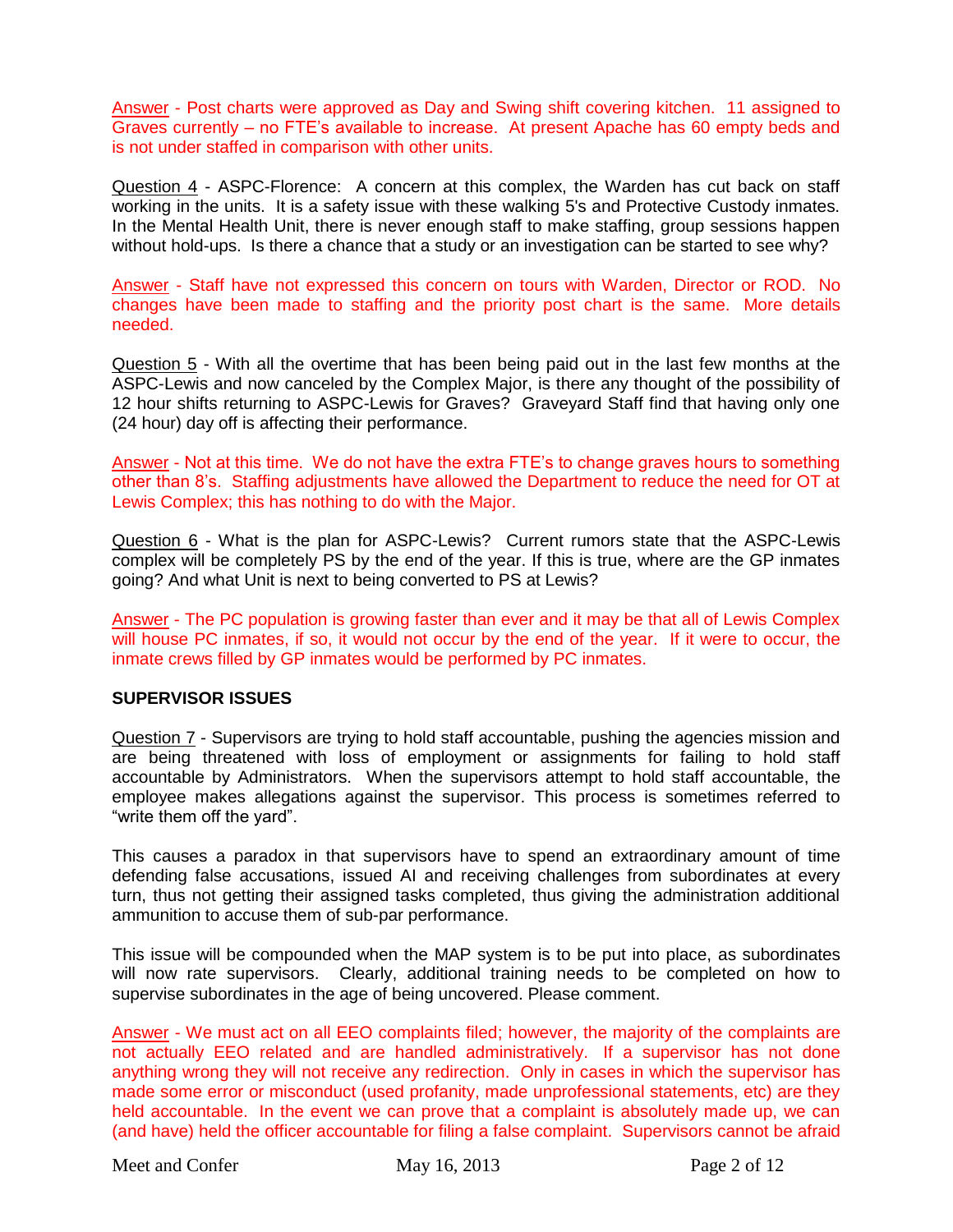to do their jobs, the truth does come out and if they have done their job appropriately, they will be fine. The more our employees see this happen the less likely that someone will file an unfounded complaint; we must be consistent and do our jobs. Supervision of staff is no different from covered to uncovered status. It comes down to how we interact with staff, direct and redirect, coach and mentor, that determines our success as supervisors.

Additionally, it is true that our supervisors need to have the knowledge, skills and abilities to effectively manage the employees under their chain of command. Our training programs are currently under review and will be revised to incorporate all of the considerations of personnel reform and employee engagement.

# **POLICY ISSUES**

Question 8 - Can we get clarification on the Decision tree under 601-policy attachment G-1;

From the event discovery to the final disciplinary action it is (16 day end) the question is: Is the 16-day, workdays or calendar days?

If it is calendar days, than what is the recourse for un-covered employees if the investigation took from 02/26/13-03/26/13? (30-days)

Answer - It is calendar days. For cases that are a mistake, then it should be closed by day 16. In cases where there is a violation of policy/procedure, and the investigation can be handled at the Warden/Approving Authority level, then it should be completed by day 30.

Question 9 – Regarding DO-525 - when addressing employee attendance, supervisors are following this practice: if you call in the first time, it is a verbal council, the second time, it is a pace entry, the third time an NNTI, and the fourth time a 601. Yet, this is not in the policy at all. Those rules only apply for Tardiness. Please Comment.

Answer - The question is correct that there is nothing in the DO outlining this degree of detail for attendance issues. To be fair, I believe supervisors/administrators are still using the old DO procedures (progressive corrective action) in regards to employees who have attendance issues. As you may be aware, many of the DOs have been revised due to personnel reform. We will look at DO-525 to see if further revision is necessary.

Question 10 - When employees are using Sick Leave it is being identified by supervisors at ASPC-PV as "unauthorized leave". ADOA Policy states that Sick Leave is "authorized leave". Can you explain why in PACE entries, NNTI"s or disciplinary, it is referred to "unauthorized leave"?

Answer - There may be times when an employee says he/she is out ill, but that absence has not been authorized by the supervisor. For example, if the employee has had a pattern of absences due to illness, perhaps around holidays and RDOs, has been requested to provide medical documentation, and has failed to do so, the absence may not be authorized as sick leave. Consequently, the leave time in this situation would be considered an unauthorized leave. Sometimes, an employee calls out "sick" but does not have an "illness or injury that renders the employee unable to perform the duties of the employee's position," as required by the Personnel Rules. (Applicable section of the rules is below.) Think of the coworker who has called out sick due to a headache or a cold sore. Unless these conditions are debilitating, they probably don"t render most people unable to perform.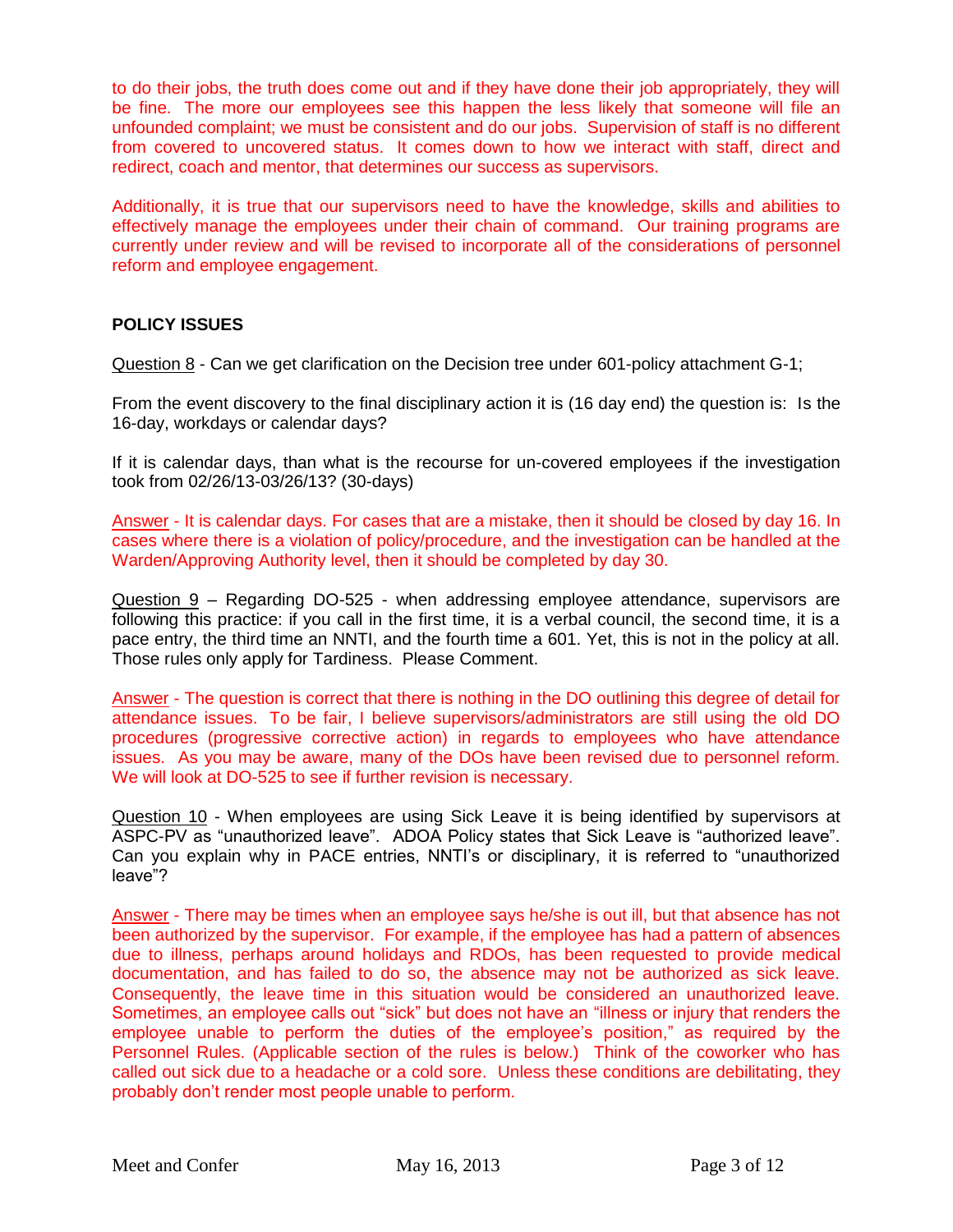Rules:

A. Definition. "Sick leave" is any approved period of paid absence granted an employee due to: 1. Illness or injury that renders the employee unable to perform the duties of the employee"s position.

2. Disability of the employee that is caused by pregnancy, childbirth, miscarriage, or abortion.

3. Examination or treatment of the employee by a licensed health care practitioner.

4. Illness, injury, disability caused by pregnancy or childbirth, or examination or treatment by a licensed health care practitioner of an employee's spouse, dependent child, or parent. Sick leave 04/13/2013 granted for this purpose shall be charged to the employee's sick leave account and shall not exceed 40 hours per calendar year.

Sometimes, people go off for a planned procedure or surgery but fail to advise the department until the very last minute, jeopardizing critical staffing levels. This, along with any other abuse of sick leave, may result in leave time being considered unauthorized leave.

Perhaps this question is dealing with someone in particular. To address anything more specifically, the affected employee(s) should consult with their HR Liaison or Employee Relations Officer.

Question 11 - Inmate requests for retention funds seem to always be approved regardless of the need or if it meets Department Order criteria. Why is the CO III required to do all this work when everything is approved no matter what the inmate uses the money for? Some examples are: Bills that can"t be verified, paying for car payments for the wife when the wife continually sends support to the inmate between \$800 – \$1000 cash monthly - unverifiable expenses?

Answer - DO 905.3 1.2 gives sole discretion of the release of retention funds to the Director or designee - Division Director Offender Ops. Policy directs the COIII to complete an investigation on the requested use of the funds and forward the information obtained for further review and approval. Whether funds are dispersed or not is not the decision of the COIII. Not all requests are approved.

Question 12 - Why are visitors allowed to appeal denials from visitation when they didn't pay their \$25 fee in the appropriate time frame, as apparently this happens all too often?

Answer - Even though 911.01 1.6.1 dictates that visitation denials due to non-payment are not appealable, this does not prevent a visitor from submitting an appeal. A simple response to this appeal would be a reference to the policy and directions that they can re-apply after the six month waiting period. Don"t lose sight of the fact that visitation is an important activity in the rehabilitative process of the inmate. Family interaction is important; in spite of their errors with the procedure.

Question 13 - Why are some CO III's allowed to take lunch (YUMA) and some are not? Wouldn"t it be fair to allow all of us to just take lunch?

Answer - COIII's are on a straight 8 hour work schedule. This schedule was confirmed with the unit administrators. CO III's may eat at their desk while continuing to work. Warden Escapule will review and discuss with the unit COIV"s to ensure consistent compliance.

Question 14 - We get inmates that claim their lives are in danger but they never go on a yard, they fill up detention and COII's are expect to run detention like a GP yard. Why can't all of the PC inmates just get put on a PC yard, as soon as they ask?

Answer - First I am not sure which detention unit is run like a GP yard unless the GP yard is maximum custody. Then movement, recreation, visitation and showers should be the same.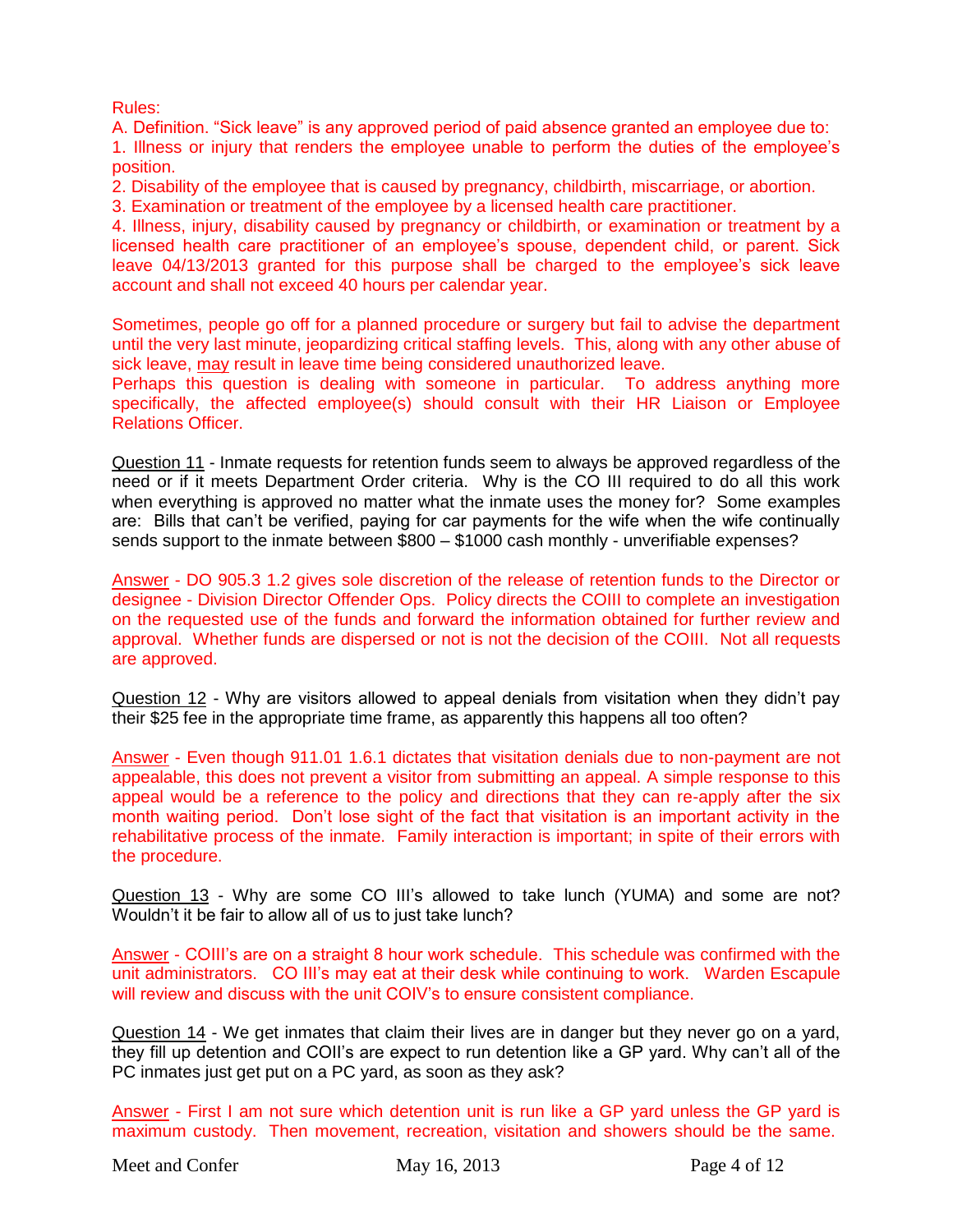We must have a process for inmates requesting PC or it will be a bigger problem than it already is. We need to find solutions to slow down the request; a blanket approval is not the answer. ADC cannot "build" its way out of this problem. We are awaiting information from a national survey of all systems on their approach to PS. There are a myriad of reasons why inmates request PS. We have an affirmative responsibility to ensure that the only inmates placed in PS actually require such status.

Question 15 - ASPC-Yuma: Why is it okay for policy exceptions to be made for employees that live in Mexico and no exceptions for Arizona residents? The exceptions are being late to work because of getting across the border (stuck in traffic) or getting doctor notes from unidentified parties that can't be confirmed in Mexico? Arizona residents get stuck in traffic (no fault of theirs) and are still being held accountable. There is a double standard that exists.

Answer - It is expected that all staff are held accountable in a consistent manner. There should not be any exceptions for tardiness. Since there is no unit specified, the Warden will discuss with the unit DW's to ensure this behavior is managed consistently. Doctor's notes from Mexico are reviewed the same as notes from the U.S. All doctor"s notes are forwarded to the OHN for review and processing. A double-standard is not the policy of ADC.

Question 16 - Why does policy allow packages and mail to go out the front door through visitation? Inmates send out so much contraband and no one is tracking what is being sent out by inmates to include letters, mail and packages.

Answer - There is not a Department Order that allows packages or mail to go out in visitation. If policy is not being followed, then employees are not doing their job.

## **TRAINING**

Question 17 - When will MAP training for supervisors be provided to Sergeants and Senior Parole Officers?

Answer - We are installing computers and conducting focus groups to finalize implementation plans. The tentative implementation date for CO"s to begin MAP is 9/1/13. The training will be scheduled once the plans are complete.

Follow-up question – Should supervisors close out the PACE"s on 8/30/13?

Answer – Specific directions and effective dates will be provided once the implementation plan is finalized.

# **PAY**

Question 18 - Is the retention pay that has been received by uncovered employees going to be allowed to remain as part of compensation or is it going to be taken back and employees will divert to regular base pay?

Answer - There are efforts underway that, if enacted, would add the retention pay to employees" base salaries; however, as we have said all along, **there is no guarantee** this would become part of an employee's regular salary. This issue will be decided as part of the annual budget process. As it stands now, this payment is separate from the base salary and is reflected on the paystub as Critical Retention Payment. Short of legislative action, these payments will end with the paycheck on June 27, 2013.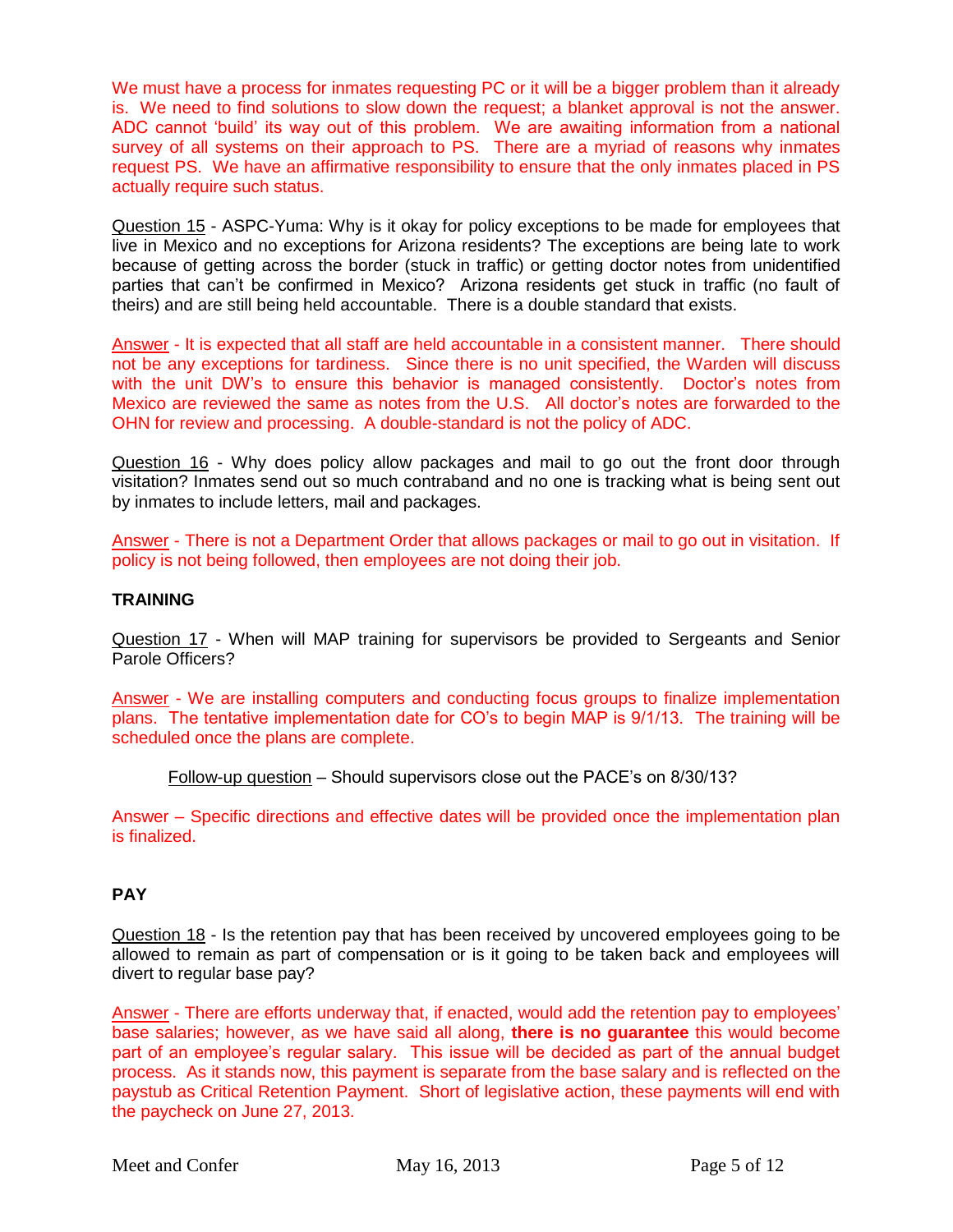Question 19 - When a COII is hired they are promised pay increases in forms of Step Raises. When they are hired, it is assumed that their step increases in pay are part of the ADC budget. But when or if they decide to promote to Sergeant before moving through all the steps, they lose the step raises. With a plethora of vacant Sergeant positions open at complexes statewide, it would be a large incentive for COII"s that are either in the fence or fearful to make the switch to uncovered status if those COII"s could also get the future Step Raises along with the mid-range pay increase, many may make the choice to promote. Would this be something the Director would be interested in exploring?

Answer - The CO Pay Plan, which provides annual step increases for up to eight years of service as a Correctional Officer II, was developed by ADC and approved by ADOA to address very critical recruitment shortages and priorities in the classification of CO II. If we found that we had great difficulty recruiting Sergeants, we would consider alternatives to help to address that problem, including financial alternatives. We are currently studying the recent and past recruitment processes for Sergeant, and this should provide us with a thorough analysis of the effectiveness of the process and help us to identify what, if any, action should be taken. Additionally, the ADC Compensation Plan is pending ADOA approval. If approved, it will allow for salary adjustments to correct salary inequities, **IF** funding is available.

Question 20 - Is there any possibility that a spreadsheet could be created that shows exactly what an Officer would have to pay to buy back his Military time during any year of this career? The spreadsheet could be updated as needed and posted to the ADC website for permanent access. As it current stands we have to request this information and the formula used to calculate what we owe seems to be a "State Secret".

Answer - Regarding posting a spreadsheet on military service buy back, the suggestion is a good idea, but there are issues about confidentiality. Employees can actually go into both the ASRS and PSPRS (CORP) websites, plug their personal info in and get an estimate.

Here are the links:

[http://www.psprs.com/sys\\_corp/service\\_purchase\\_index.htm](http://www.psprs.com/sys_corp/service_purchase_index.htm)

<https://www.azasrs.gov/web/ApvServicePurchase.do>

Question 21 - Under current policy an officer can only sell back 500 hours of sick leave at half the rate of pay when the officer reaches retirement. Anything over 500 hours is forfeited to the State upon retirement. This policy creates an environment where officers will "burn" their sick leave as instantly upon getting close to retirement. The driving philosophy is, "you can't take it with you, why should the state get it?" This line of thinking leaves shifts short staffed and mocks officers that show up for work. The Director has stated that he values employees whom use little or no sick leave, but a tangible reward to employees that don"t earn and burn sick leave would go a long way to rewarding those staff members he values the most. Would the Director recommend to ADOA a change in the current policy to pay off more than 500 hours of sick leave?

Answer – The facts presented within this question are not accurate. The program under discussion is Retiree Accumulated Sick Leave (RASL). As taken from the GAO Accounting Manual in regards to RASL: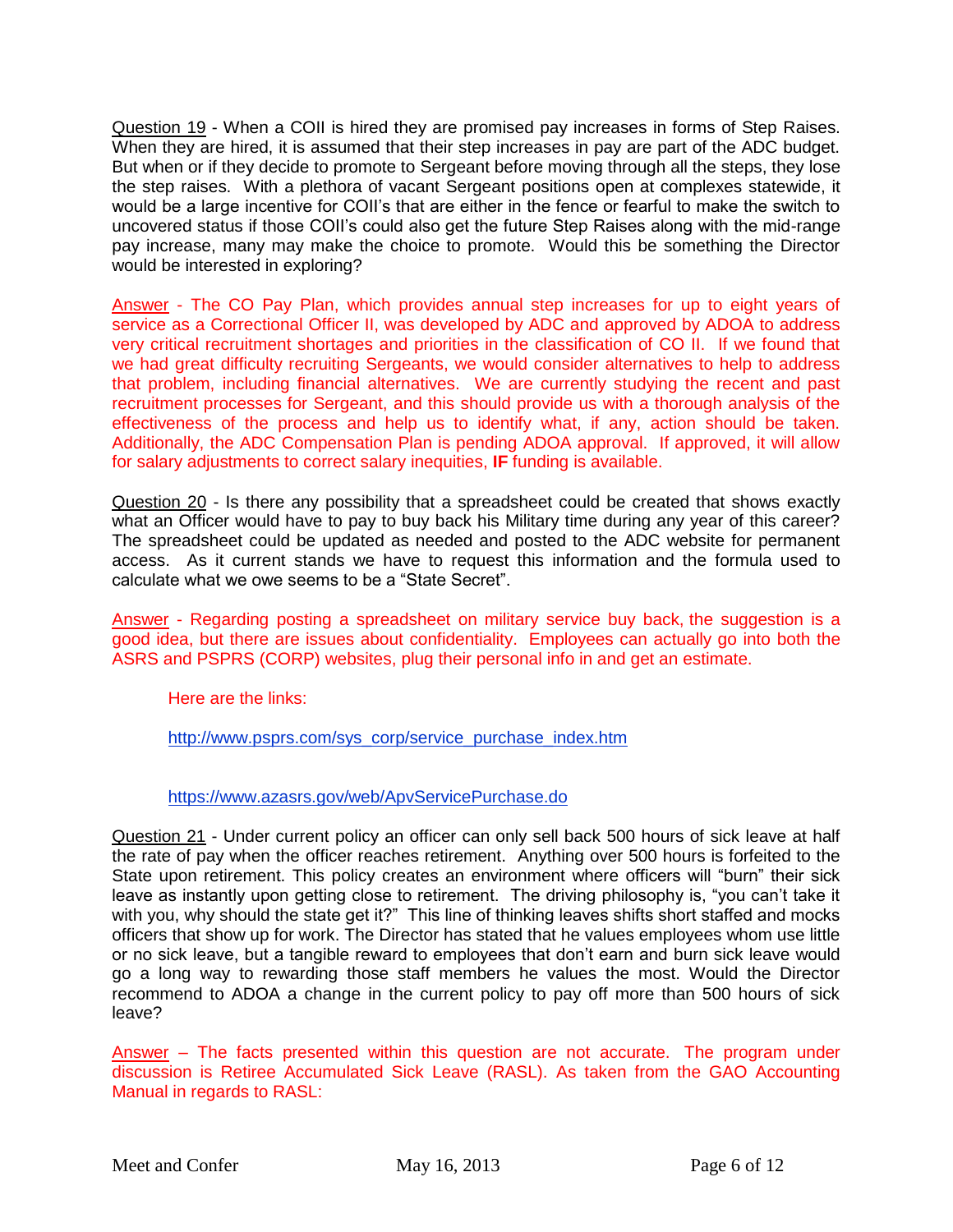### Benefit Value Calculations

1. The benefit value received by the retiree for the accumulated sick leave balance increases according to a graduated scale. It is calculated by taking the State hourly rate of pay at the termination date, multiplied by the number of total accumulated sick leave hours (up to one thousand five hundred (1,500) maximum hours) at the termination date, times the appropriate percentage below:

- a. **25%** (if total accumulated sick leave hours are at least 500, but fewer than 750 hours); or
- b. **33%** (if total accumulated sick leave hours are at least 750, but fewer than 1,000 hours**)**; or
- c. **50%** (if total accumulated sick leave hours are at least 1,000 up to the maximum of 1,500 hours).

2. The maximum number of accumulated sick leave hours compensated under the Program is one thousand five hundred (1,500). Hours in excess of one thousand five hundred (1,500) cannot be used for any other purpose and will be forfeited and purged from all official payroll systems upon retirement and enrollment in the RASL Program.

3. The maximum benefit value is thirty thousand dollars (\$30,000) per person, per retirement system.

## **COMMUNITY CORRECTIONS**

Question 22 - Community Corrections has provided skewed caseload information and statistical data for many years in their reports. When monthly stats are configured they include Parole Officer staff positions that do not actually carry or supervise offenders; Warrants & Hearings Unit, ISC, Release Unit Officers, etc. to figure average or mean caseload numbers. Parole Officers would like to see some change in reporting the actual caseload numbers. The current practice of taking the total amount of offenders on supervision and dividing it by the total of CCO FTE does not show a clear picture of the volume of work staff actually performed by caseload Officers and also hinders justification for additional staffing positions.

Answer - The current stats for CC include all offenders supervised by field offices and then divided by the number of field CCO's and field Sr.CCO's. The officers positioned in Support Service Units (SOCU, Warrants and Hearings Unit, Interstate Compact, and Pre-release Investigations Unit) are excluded from the caseload average; supervisors are also not included. The only factors that make a difference are the units that have reduced caseloads such as Electronic Monitoring Unit and Legacy. Senior CCO's are supposed to manage inactive cases, so those numbers tend to be lower. In the case of an "average" it takes the extremes into the total. The number is not skewed, it is an average.

### **EMPLOYEE SAFETY**

Question 23 - Recently at ASPC-Phoenix-Aspen unit there has been a rash of vandalism to staff vehicles in the parking lot that faces  $24<sup>th</sup>$  Street. Suggestions have been made to the Unit Supervisors for perimeter security to be allowed to patrol the parking lot during shift, but employees are told that the parking lot is not ADC property and ADC has no responsibility for the security of the lot. And in the mean time the vandalism to the employee"s vehicles continues.

Meet and Confer May 16, 2013 Page 7 of 12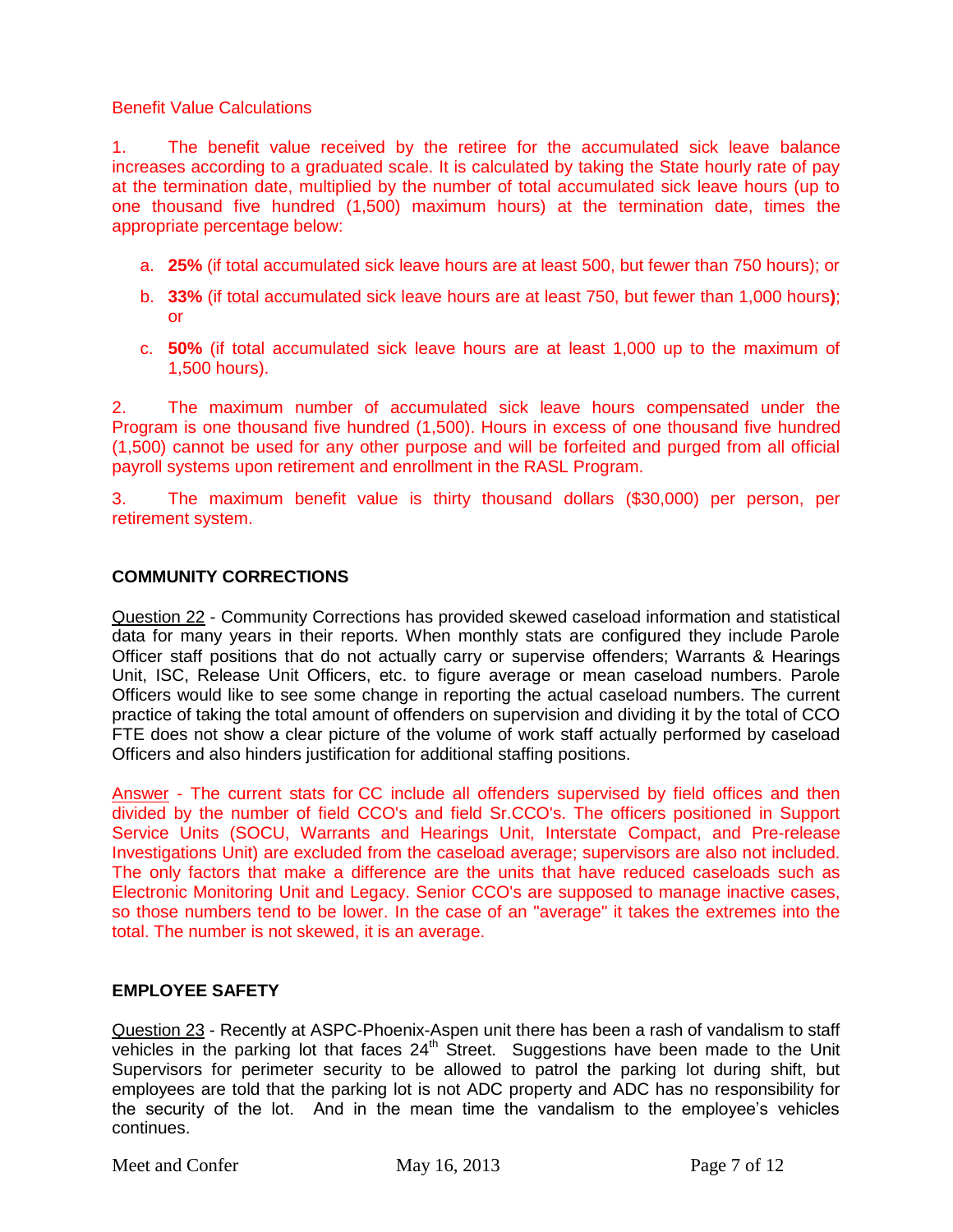The vandalism has been reported to the Phoenix Police Department and reports have been taken. During the incident investigations by Police Officers, they are surprised that some action by ADC is not being taken to better secure our own staff parking lots. ADC staff is in agreement with the assessments of the Police.

Recently, former inmates of ASPEN have been seen "cruising" the parking lot and Parole Officers did take action. But issues seem to continue. Some staff has even gone as far as to park in another public location that is more secure then our own parking lot.

Can the perimeter security staff be expanded to patrol the parking lot at least? A trespassing sign would also be a minor deterrent at the entrance of the ASPEN Parking lot.

Answer – NROD McWilliams discussed putting signs up with Warden Ramos, as it may be a deterrent to unauthorized entrance. I am most doubtful that ADC staff could not patrol the parking lot. It is state property and ADC utilizes it. NROD McWilliams will research the possibility of installing a camera.

# **PRIVATE PRISONS**

Question 24 - Is the Director planning on making State prison privatization a continued future goal? California is taking all their inmates back from the private prisons and CCA at Saguaro is going to house AZ state inmates. What is the Directors stance in replacing ADC Correctional Officers with "Guards" from the private prison industry?

Answer - I cannot speak to how California manages their inmate population.

Privatization of the Arizona Department of Corrections is not, nor has it ever been a goal of the Director. The Director concurs with the Governor's desire for reasonable balance of private and public prison options for minimum and medium custody inmates. The Director will continue to follow that guidance and ARS 41-1609.02, which requires ADC to consider contracting for private beds before expanding or constructing new minimum or medium security prison facilities for certain offenders.

In adhering to this guidance and Arizona Revised Statute, ADC recently signed a contract with CCA for 1000 minimum/medium beds at the Red Rock facility in Eloy, Arizona; not Saguaro.

ADC has contracted for private prison beds since December 17, 1993 and the Director supports the continued use of private prison beds for minimum and medium specialized populations, such as DUI, inmates needing substance abuse treatment, sex offenders, and low risk general population inmates. However, the Director strongly opposed the privatization of ADC or the privatization of prison complexes that house maximum and close custody inmates.

Discussion on replacing ADC COs with private prison staff has never been discussed nor will it be supported.

### **UNIFORMS**

Question 25 - Staff would like to have the Director authorize long sleeve polo shirts for use.

Answer - The uniform committee has received a request for long sleeve polo shirts and will forward their recommendation to Director Ryan.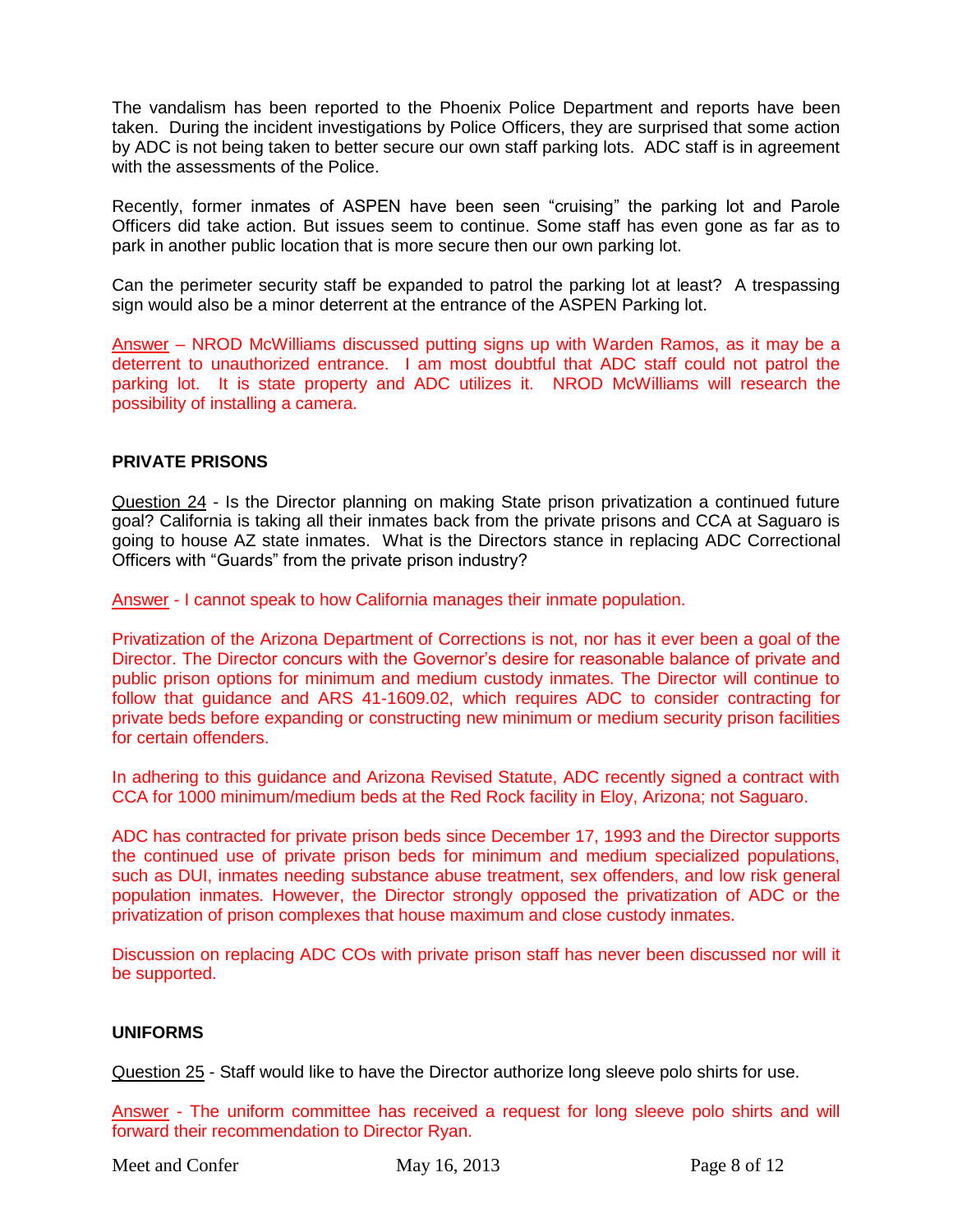Follow-up question (by Director Ryan)  $-$  Is the purpose to cover tattoos and what are your thoughts as to staff who are "sleeved"? Does it present a professional image?

Answer – Discussion ensued regarding tattoos and policies of other law enforcement agencies. The request does not stem from the tattoo issue. The polo shirts are less expensive to replace than the Class A uniform shirt. Shirts worn under stab vests deteriorate quickly.

Question 26 - In an effort to raise officer morale, on the Class A uniforms is it possible to display length of service hash marks on the sleeve as most other Law Enforcement Agencies do? The ADC Color Guard is displaying this at the present time.

Answer - The uniform committee reviewed a request to add "hash marks" to the class A uniform shirt and will provide their recommendation to Director Ryan.

Question 27 - Since the time of Sam Lewis uniforms have changed very little. We are suggesting the Class A uniform shoulder patch "state seal" to be changed to a full color design, instead of the "yellow-dark brown" standard patch.

Answer - Changes to uniform patches should be submitted with drawings or pictures to the uniform committee for review and recommendation.

## **MISC**

Question 28 - Why is it that employees are told at COTA that whatever special skill-set you have before coming into the Department of Corrections stays there; we are hired to be Correctional Officers and no more. When Supervisors learn that you have a background in a special field (electronics, medical, construction, speaking a different language and so on) we are directed to use those special skill-sets for the job and placed on TWA status to perform those duties outside our "hired skill-set". At times, even managing Work Crews to insure the task we are assigned gets completed in a timely manner. While other agencies pay extra to their staff for special skills like speaking a different language, the Department requires staff to use those skills with no incentive to do so. As an example, COII's are pulled to set up and install security cameras and make a plan to layout the needed equipment to do so. Why are not Gray Shirts used for this purpose?

Answer - Correctional Officers are assigned to special projects at times due to the ongoing priorities that are occurring within operations. These types of projects (i.e., open cell fronts at Kasson, mental health recreation enclosures, security camera installation, etc) are for the safety of all. We do not have enough maintenance staff to cover all of the projects so we pull CO"s with special skills to assist; this is a team effort. We are working in conjunction with Maintenance staff and IT staff for the camera projects around the state. Each time officers are assigned these projects, cross leveling is used to ensure maximum coverage available occurs. These projects contribute to the safety and security of the prison. A good example is the state of the art camera system that is installed at Cibola Unit.

Question 29 - Recently, according to Employee Relations, uncovered employees in Community Corrections cannot voluntarily demote. Additionally, Employee Relations is saying that at this time only Sgt's can voluntarily demote to CO II and no one else. Why was there a previous statement (email below) sent out advising that anyone who voluntarily demoted would lose 2.5% per grade demote? The email is implying that employees can VDG from any position. It makes no sense that there would not be uniformity in all State agencies after the personnel reform, let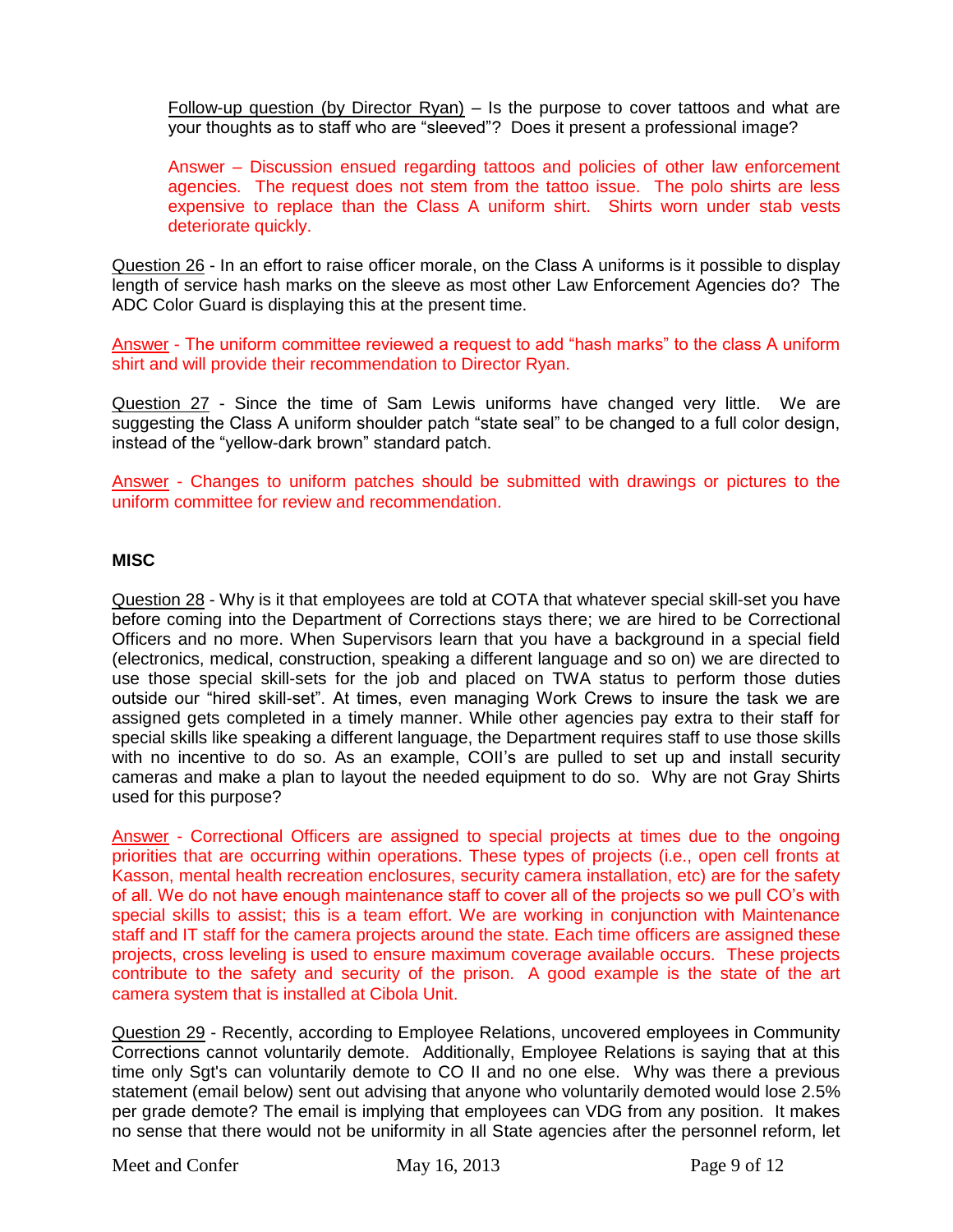alone within ADC.

### **(Email Sent to staff.)**

*The ADOA Personnel Rules, specifically, R2-5A-402. Salary Administration. G., Demotion. 1., state, "An employee who has a change in assignment from a position in one class to a position in another class having a lower grade, whether voluntary or involuntary, shall receive a salary decrease as determined by the agency head in accordance with the procedures and guidelines published by the Director, unless an exception is approved by the Director."*

ADC management has decided employees within the ADC who demote for any reason will *receive a 2.5% pay reduction for each grade they demote. So, for example, a grade 17 who demotes to a grade 14 would have a 7.5% reduction in pay.*

*This has been put into DO 504 which has undergone revision and is going through the approval process.*

*Please share this with your staff.*

*This is to be effective immediately*

*Diann Staymates Administrator HR Operations Office: 602.771.2100, ext. 200*

Answer - Uncovered employees, including those in Community Corrections, may request a voluntary demotion. Unlike the "old" Personnel Rules which allowed individuals to have voluntary grade decreases (VGDs), gave them preference in selection processes, and allowed them to do so with no cut in pay, the new Personnel Rules do not have the same provisions. Employees may **request** a voluntary demotion, but the agency does not have to approve the action.

Sergeants in their first six months of service as a Sergeant will be approved for a voluntary demotion to CO II if they are not performing at the appropriate level. In accordance with the new Personnel Rules, the agency may also involuntarily demote staff, usually from covered to covered or from uncovered to uncovered.

Regardless of whether a demotion is voluntary or involuntary, there will be a salary reduction of a minimum of 2.5% per grade. This makes sense, because the reverse is true that when people promote from positions of less responsibility to those of more responsibility, they receive a salary increase. This change in the rules will help us to better maintain internal salary equity.

At ADC"s request, a statement has been added to the Personnel Rules at R2-5B-102B2 to clarify that a Sergeant in an uncovered position may request and be considered for a voluntary change in assignment to a covered Correctional Officer II position.

The specific pertinent language is: "R2-5B-102B: Covered service is limited to the following: ... 2. A newly hired employee who is appointed or a current uncovered employee who voluntarily accepts a change in assignment to:  $\alpha$  A position in the Arizona Department of Corrections that is classified as a Correctional Officer I, Correctional Officer II…" Please be aware that under Personnel Reform this process is no longer similar to the voluntary grade decrease available under the old personnel rules, in several ways. First, there will be a corresponding decrease in salary with any demotions, because of the decrease in job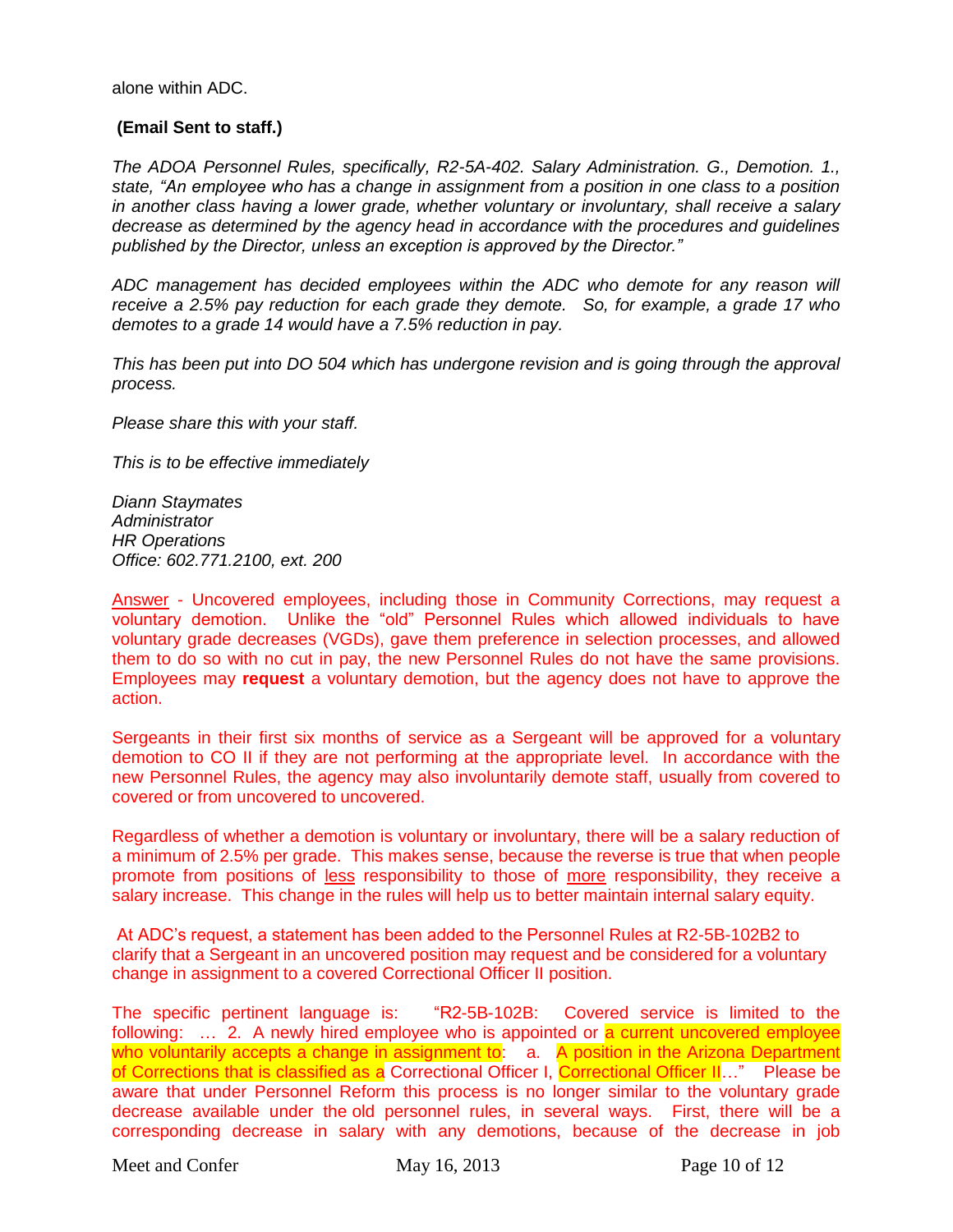responsibility. Second, although the individual will be considered for a change in assignment, that is neither a right nor a guarantee, nor is any preference given in the selection process. Third, the demoting individual would serve a new one-year probation in the Correctional Officer II position. Fourth, there is no guarantee of a return to the same general post (i. e. RDOs, shift, job assignment, etc.).

Employees with questions about this process should direct them to an ADC recruitment unit.

Follow-up question – Can the Sergeant request to go to a CO III?

Answer – No. The rationale behind the provision is to allow CO II"s who want to promote to Sergeant to do so without the fear of losing their job if they do not perform well in the supervisory role. Under the September 2012 version of Personnel Reform, once an employee accepted an uncovered position, there was no ability to return to a covered position. The Rules have been revised to allow for an individual who promoted to Sergeant, but cannot be successful in the supervisory role, to return to the CO II position with a reduction in pay. This provision does not circumvent the testing requirements of the CPR system.

Question 30 - When will Cheyenne get their kitchen? We have been told the monies have been appropriated 3 times and yet no kitchen?

Answer - You were not told the monies were appropriated three times. The request has been made three times. Governor Brewer included funding for the Cheyenne building repairs in her budget proposal. The appropriation of these funds is pending finalization of the state budget between the Governor and Legislature.

Question 31 - What happened to prisoners staying at the jail for their first 12 months, instead of coming to prison?

Answer - Laws 2011, 1<sup>st</sup> Regular Session, Chapter 33 (SB 1621), which passed in April 2011, transferred responsibility for prisoners serving a sentence of one year or less to the counties. Laws 2012, 2<sup>nd</sup> Regular Session, Chapter 302 (SB 1531), which passed in May 2012, repealed the transfer of inmates serving a sentence of one year or less to the county jails.

Question 32 - Has anyone ever thought about getting rid of the Recreation CO III and using a Correctional Officer who could supplement SSU because they are always on the yard and always around inmates to hear what's going on?

Answer - The CO III recreation position will not be covered by a CO II. COs are assigned in accordance to the posting chart and will be in security post positions. CO III"s do report intel to SSU and document information as required.

Question 33 - Staff are being denied time off work to take sick children to the doctor. Employees are being told that they will be disciplined if they follow doctor"s order and take sick leave.

Answer – Sick leave is granted based on the operational needs of the institution and the needs of the employee to the extent possible.

Question 34 - Staff are being disciplined for negative police contact prior to their cases being resolved in court. Shouldn"t the department wait until the case has been resolved in court prior to issuing discipline?